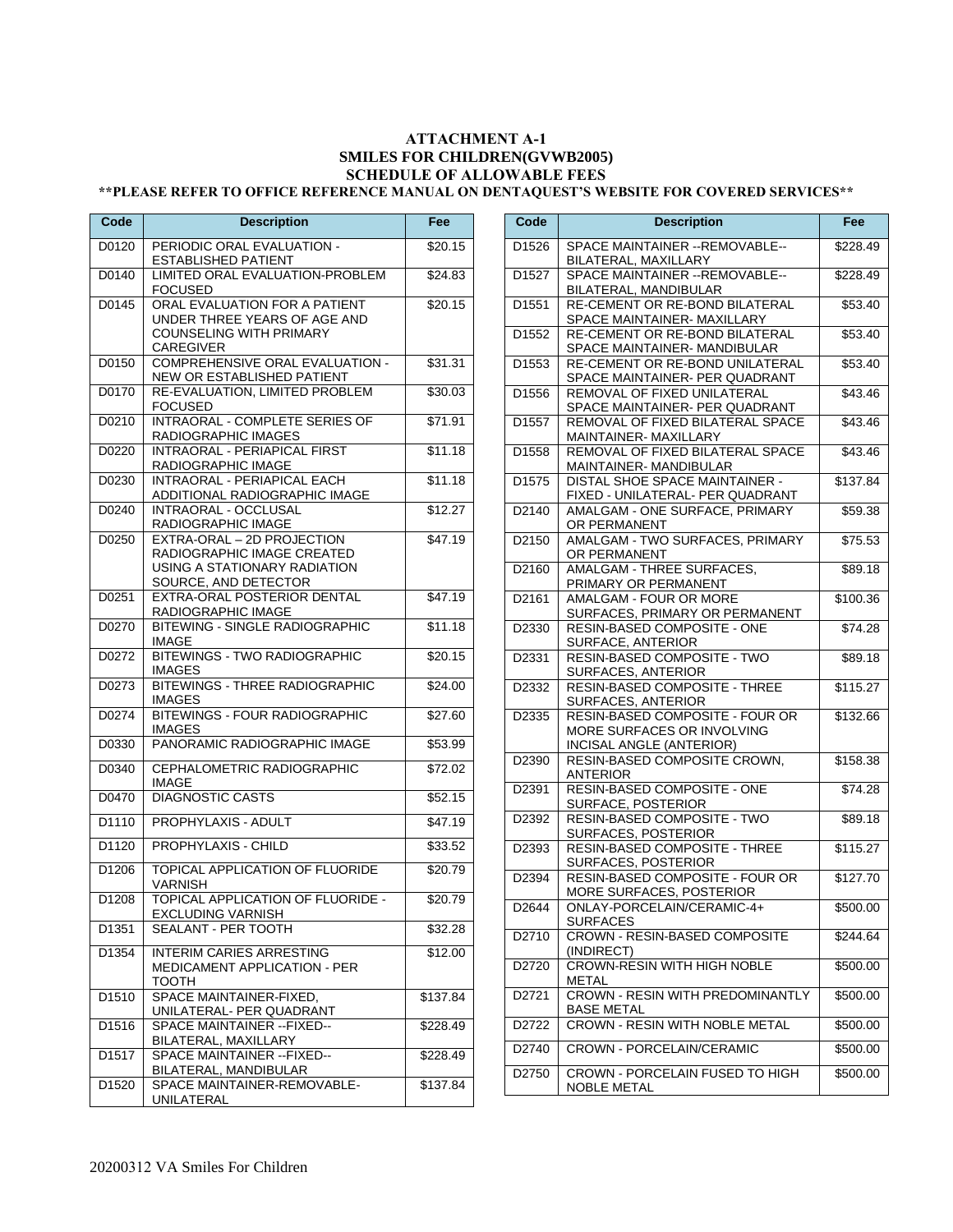| Code              | <b>Description</b>                                                                                                                                      | Fee                  |
|-------------------|---------------------------------------------------------------------------------------------------------------------------------------------------------|----------------------|
| D <sub>2751</sub> | <b>CROWN - PORCELAIN FUSED TO</b><br>PREDOMINANTLY BASE METAL                                                                                           | \$500.00             |
| D2752             | <b>CROWN - PORCELAIN FUSED TO NOBLE</b><br>METAL                                                                                                        | \$500.00             |
| D2753             | <b>CROWN- PORCELAIN FUSED TO</b><br><b>TITANIUM AND TITANIUM ALLOYS</b>                                                                                 | \$500.00             |
| D2790             | <b>CROWN - FULL CAST HIGH NOBLE</b><br>METAL                                                                                                            | \$500.00             |
| D2791             | <b>CROWN - FULL CAST PREDOMINANTLY</b><br><b>BASE METAL</b>                                                                                             | \$500.00             |
| D2792             | <b>CROWN - FULL CAST NOBLE METAL</b>                                                                                                                    | \$500.00             |
| D2794             | <b>CROWN-TITANIUM AND TITANIUM</b><br>ALLOYS                                                                                                            | \$500.00             |
| D2915             | RE-CEMENT OR RE-BOND INDIRECTLY<br><b>FABRICATED OR PREFABRICATED</b><br>POST AND CORE                                                                  | \$43.46              |
| D2920             | RE-CEMENT OR RE-BOND CROWN                                                                                                                              | \$43.46              |
| D2929             | PREFABRICATED PORCELAIN/CERAMIC<br><b>CROWN - PRIMARY TOOTH</b>                                                                                         | \$179.88             |
| D2930             | PREFABRICATED STAINLESS STEEL<br><b>CROWN - PRIMARY TOOTH</b>                                                                                           | \$136.93             |
| D2931             | PREFABRICATED STAINLESS STEEL<br>CROWN-PERMANENT TOOTH                                                                                                  | \$136.93             |
| D2932             | PREFABRICATED RESIN CROWN                                                                                                                               | $\overline{$}128.22$ |
| D2933             | PREFABRICATED STAINLESS STEEL<br><b>CROWN WITH RESIN WINDOW</b>                                                                                         | \$179.88             |
| D2934             | PREFABRICATED ESTHETIC COATED<br>STAINLESS STEEL CROWN - PRIMARY<br>ТООТН                                                                               | \$179.88             |
| D <sub>2940</sub> | PROTECTIVE RESTORATION                                                                                                                                  | \$40.98              |
| D <sub>2950</sub> | CORE BUILDUP, INCLUDING ANY PINS<br><b>WHEN REQUIRED</b>                                                                                                | \$110.27             |
| D2951             | PIN RETENTION - PER TOOTH, IN<br>ADDITION TO RESTORATION                                                                                                | \$19.87              |
| D2952             | CAST POST AND CORE IN ADDITION TO<br><b>CROWN</b>                                                                                                       | \$123.06             |
| D2954             | PREFABRICATED POST AND CORE IN<br>ADDITION TO CROWN                                                                                                     | \$110.27             |
| D2962             | LABIAL VENEER (PORC LAMINATE) -<br><b>LABORATORY</b>                                                                                                    | \$362.06             |
| D3110             | PULP CAP - DIRECT (EXLUDING FINAL<br><b>RESTORATION)</b>                                                                                                | \$18.41              |
| D3120             | PULP CAP - INDIRECT (EXCLUDING<br>FINAL RESTORATION)                                                                                                    | \$18.41              |
| D3220             | THERAPEUTIC PULPOTOMY<br>(EXCLUDING FINAL RESTORATION) -<br>REMOVAL OF PULP CORONAL TO THE<br>DENTINOCEMENTAL JUNCTION AND<br>APPLICATION OF MEDICAMENT | \$83.19              |
| D3221             | PULPAL DEBRIDEMENT, PRIMARY AND<br>PERMANENT TEETH                                                                                                      | \$67.49              |
| D3230             | PULPAL THERAPY (RESORBABLE<br>FILLING) - ANTERIOR, PRIMARY TOOTH<br>(EXCLUDING FINAL RESTORATION)                                                       | \$165.65             |
| D3240             | PULPAL THERAPY (RESORBABLE<br>FILLING) - POSTERIOR, PRIMARY<br>TOOTH (EXCLUDING FINAL<br><b>RESTORATION)</b>                                            | \$208.59             |
| D3310             | ENDODONTIC THERAPY, ANTERIOR<br>TOOTH (EXCLUDING FINAL<br>RESTORATION)                                                                                  | \$375.00             |
| D3320             | ENDODONTIC THERAPY, PREMOLAR<br>TOOTH (EXCLUDING FINAL<br><b>RESTORATION)</b>                                                                           | \$430.00             |

| Code  | <b>Description</b>                                                                                                                                                         | Fee                 |
|-------|----------------------------------------------------------------------------------------------------------------------------------------------------------------------------|---------------------|
| D3330 | ENDODONTIC THERAPY, MOLAR TOOTH<br>(EXCLUDING FINAL RESTORATION)                                                                                                           | $\frac{1}{6}679.00$ |
| D3346 | RETREATMENT OF PREVIOUS ROOT<br>CANAL THERAPY-ANTERIOR                                                                                                                     | \$431.25            |
| D3347 | RETREATMENT OF PREVIOUS ROOT<br>CANAL THERAPY - PREMOLAR                                                                                                                   | \$494.50            |
| D3348 | RETREATMENT OF PREVIOUS ROOT<br>CANAL THERAPY-MOLAR                                                                                                                        | \$780.85            |
| D3351 | APEXIFICATION/RECALCIFICATION -<br>INITIAL VISIT (APICAL CLOSURE /<br>CALCIFIC REPAIR OF PERFORATIONS.<br>ROOT RESORPTION, ETC.)                                           | \$92.03             |
| D3352 | APEXIFICATION/RECALCIFICATION -<br>INTERIM MEDICATION REPLACEMENT                                                                                                          | \$61.35             |
| D3353 | APEXIFICATION/RECALCIFICATION -<br>FINAL VISIT (INCLUDES COMPLETED<br>ROOT CANAL THERAPY - APICAL<br>CLOSURE/CALCIFIC REPAIR OF<br>PERFORATIONS, ROOT RESORPTION,<br>ETC.) | \$404.91            |
| D3410 | APICOECTOMY - ANTERIOR                                                                                                                                                     | \$278.17            |
| D3421 | APICOECTOMY - PREMOLAR (FIRST<br>ROOT)                                                                                                                                     | \$278.17            |
| D3425 | APICOECTOMY - MOLAR (FIRST ROOT)                                                                                                                                           | \$278.17            |
| D3426 | APICOECTOMY (EACH ADDITIONAL<br>ROOT)                                                                                                                                      | \$122.70            |
| D3430 | RETROGRADE FILLING - PER ROOT                                                                                                                                              | \$61.35             |
| D4210 | GINGIVECTOMY OR GINGIVOPLASTY -<br>FOUR OR MORE CONTIGUOUS TEETH<br>OR TOOTH BOUNDED SPACES PER<br>QUADRANT                                                                | \$340.26            |
| D4211 | GINGIVECTOMY OR GINGIVOPLASTY -<br>ONE TO THREE CONTIGUOUS TEETH<br>OR TOOTH BOUNDED SPACES PER<br>QUADRANT                                                                | \$200.00            |
| D4249 | <b>CLINICAL CROWN LENGTHENING -</b><br><b>HARD TISSUE</b>                                                                                                                  | \$300.00            |
| D4260 | <b>OSSEOUS SURGERY (INCLUDING</b><br>ELEVATION OF A FULL THICKNESS<br>FLAP AND CLOSURE) - FOUR OR MORE<br>CONTIGUOUS TEETH OR TOOTH<br>BOUNDED SPACES PER QUADRANT         | \$527.77            |
| D4261 | <b>OSSEOUS SURGERY (INCLUDING</b><br>ELEVATION OF A FULL THICKNESS<br>FLAP AND CLOSURE) - ONE TO THREE<br>CONTIGUOUS TEETH OR TOOTH<br>BOUNDED SPACES PER QUADRANT         | \$368.04            |
| D4263 | BONE REPLACEMENT GRAFT - FIRST<br>SITE IN QUADRANT                                                                                                                         | \$218.00            |
| D4264 | <b>BONE REPLACEMENT GRAFT - EACH</b><br>ADDITIONAL SITE IN QUADRANT                                                                                                        | \$109.00            |
| D4270 | PEDICLE SOFT TISSUE GRAFT<br><b>PROCEDURE</b>                                                                                                                              | \$244.64            |
| D4273 | SUBEPITHELIAL CONNECTIVE TISSUE<br><b>GRAFT PROCEDURE</b>                                                                                                                  | \$398.71            |
| D4277 | <b>FREE SOFT TISSUE GRAFT</b><br>PROCEDURE (INCLUDING DONOR SITE<br>SURGERY), FIRST TOOTH OR<br>EDENTULOUS TOOTH POSITION IN<br>GRAFT                                      | \$337.43            |
| D4278 | FREE SOFT TISSUE GRAFT<br>PROCEDURE (INCLUDING DONOR SITE<br>SURGERY), EACH ADDITIONAL<br>CONTIGUOUS TOOTH OR EDENTULOUS<br>TOOTH POSITION IN SAME GRAFT SITE              | \$168.71            |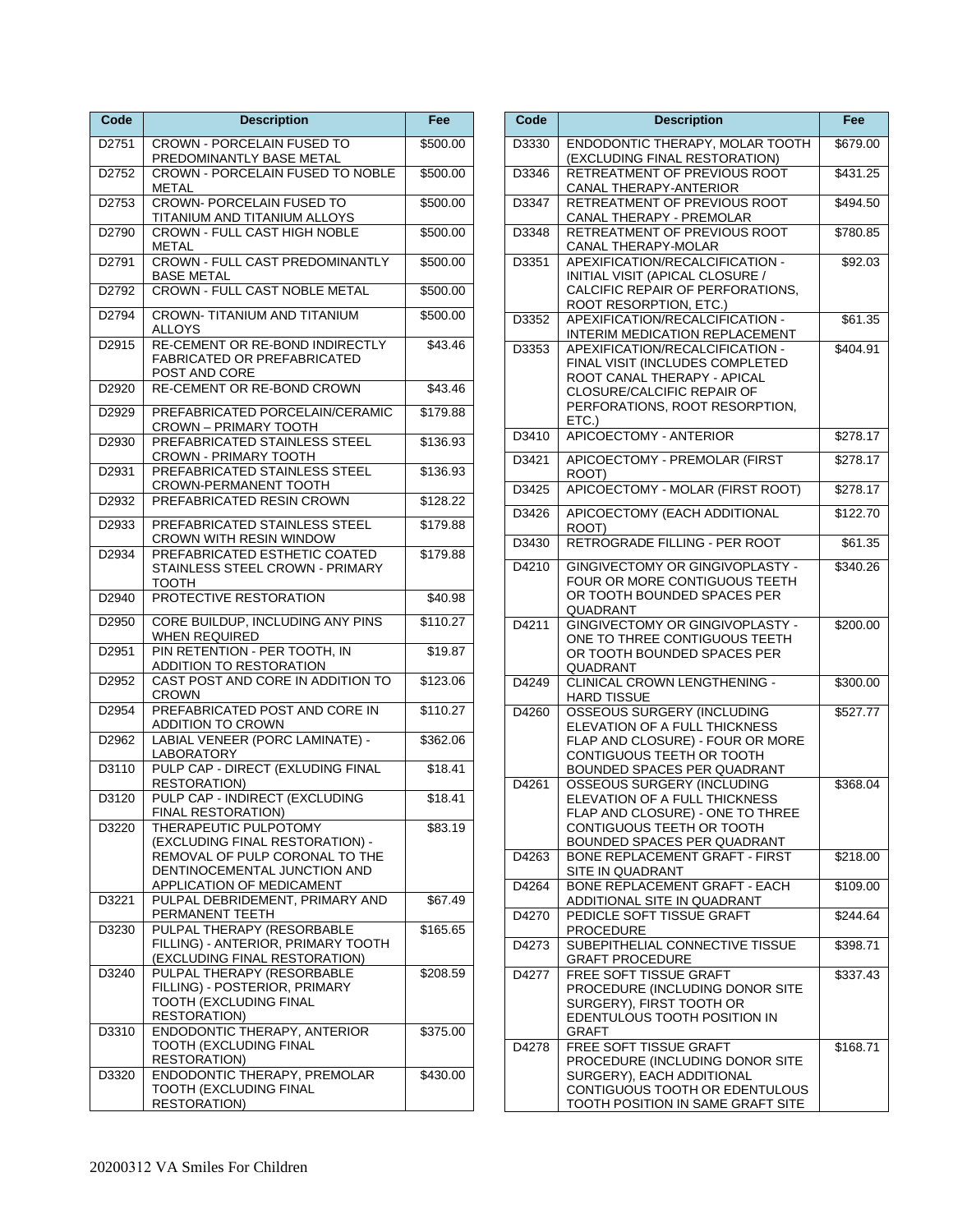| Code              | <b>Description</b>                                                                                                                                           | Fee      |
|-------------------|--------------------------------------------------------------------------------------------------------------------------------------------------------------|----------|
| D4320             | PROVISION SPLINTING -<br>INTRACORONAL                                                                                                                        | \$146.52 |
| D4321             | PROVISION SPLINTING -<br>EXTRACORONAL                                                                                                                        | \$257.06 |
| D4341             | PERIODONTAL SCALING AND ROOT<br>PLANING - FOUR OR MORE TEETH PER<br>QUADRANT                                                                                 | \$93.14  |
| D4342             | PERIODONTAL SCALING AND ROOT<br>PLANING - ONE TO THREE TEETH PER<br>QUADRANT                                                                                 | \$49.08  |
| D4346             | <b>SCALING IN PRESENCE OF</b><br><b>GENERALIZED MODERATE OR SEVERE</b><br><b>GINGIVAL INFLAMMATION - FULL</b><br>MOUTH, AFTER ORAL EVALUATION                | \$47.19  |
| D4355             | FULL MOUTH DEBRIDEMENT TO<br>ENABLE A COMPREHENSIVE ORAL<br>EVALUATION AND DIAGNOSIS ON A<br>SUBSEQUENT VISIT                                                | \$78.28  |
| D4910             | PERIODONTAL MAINTENANCE<br><b>PROCEDURES</b>                                                                                                                 | \$62.09  |
| D5110             | COMPLETE DENTURE - MAXILLARY                                                                                                                                 | \$674.85 |
| D5120             | COMPLETE DENTURE - MANDIBULAR                                                                                                                                | \$674.85 |
| D5130             | <b>IMMEDIATE DENTURE - MAXILLARY</b>                                                                                                                         | \$674.85 |
| D5140             | <b>IMMEDIATE DENTURE - MANDIBULAR</b>                                                                                                                        | \$674.85 |
| D5211             | MAXILLARY PARTIAL DENTURE - RESIN<br><b>BASE (INCLUDING</b><br>RETENTIVE/CLASPING MATERIALS,<br>RESTS, AND TEETH)                                            | \$660.65 |
| D5212             | MANDIBULAR PARTIAL DENTURE -<br><b>RESIN BASE</b><br>(INCLUDINGRETENTIVE/CLASPING<br>MATERIALS, RESTS, AND TEETH)                                            | \$660.65 |
| D5213             | MAXILLARY PARTIAL DENTURE - CAST<br>METAL FRAMEWORK WITH RESIN<br>DENTURE BASES (INCLUDING<br>RETENTIVE/CLASPING MATERIALS,<br><b>RESTS AND TEETH)</b>       | \$742.34 |
| D5214             | MANDIBULAR PARTIAL DENTURE -<br>CAST METAL FRAMEWORK WITH RESIN<br>DENTURE BASES (INCLUDING<br>RETENTIVE/CLASPING MATERIALS,<br><b>RESTS AND TEETH)</b>      | \$742.34 |
| D5221             | <b>IMMEDIATE MAXILLARY PARTIAL</b><br>DENTURE - RESIN BASE (INCLUDING<br>ANY CONVENTIONAL CLASPS, RESTS<br>AND TEETH)                                        | \$660.65 |
| D5222             | <b>IMMEDIATE MANDIBULAR PARTIAL</b><br>DENTURE - RESIN BASE (INCLUDING<br>ANY CONVENTIONAL CLASPS, RESTS<br>AND TEETH)                                       | \$660.65 |
| D5223             | <b>IMMEDIATE MAXILLARY PARTIAL</b><br>DENTURE - CAST METAL FRAMEWORK<br>WITH RESIN DENTURE BASES<br>(INCLUDING ANY CONVENTIONAL<br>CLASPS, RESTS AND TEETH)  | \$742.34 |
| D5224             | <b>IMMEDIATE MANDIBULAR PARTIAL</b><br>DENTURE - CAST METAL FRAMEWORK<br>WITH RESIN DENTURE BASES<br>(INCLUDING ANY CONVENTIONAL<br>CLASPS, RESTS AND TEETH) | \$742.34 |
| D5225             | MAXILLARY PARTIAL DENTURE-<br><b>FLEXIBLE BASE</b>                                                                                                           | \$660.65 |
| D <sub>5226</sub> | MANDIBULAR PARTIAL DENTURE-<br><b>FLEXIBLE BASE</b>                                                                                                          | \$660.65 |

| Code              | <b>Description</b>                                                                                         | Fee      |
|-------------------|------------------------------------------------------------------------------------------------------------|----------|
| D5282             | REMOVABLE UNILATERAL PARTIAL<br>DENTURE--ONE PIECECAST METAL<br>(INCLUDING CLASPS AND TEETH),<br>MAXILLARY | \$273.99 |
| D5283             | REMOVABLE UNILATERAL PARTIAL<br>DENTURE-ONE PIECECAST METAL<br>(INCLUDING CLASPS AND TEETH),<br>MANDIBULAR | \$273.99 |
| D5284             | REMOVEABLE UNILATERAL PARTIAL<br>DENTURE- ONE PIECE FLEXIBLE BASE-<br>PER QUADRANT                         | \$273.99 |
| D5286             | REMOVEABLE UNILATERAL PARTIAL<br>DENTURE- ONE PIECE RESIN BASE-<br>PER QUADRANT                            | \$273.99 |
| D5410             | <b>ADJUST COMPLETE DENTURE -</b><br>MAXILLARY                                                              | \$32.28  |
| D5411             | ADJUST COMPLETE DENTURE -<br>MANDIBULAR                                                                    | \$32.28  |
| D5421             | ADJUST PARTIAL DENTURE-MAXILLARY                                                                           | \$19.87  |
| D <sub>5422</sub> | ADJUST PARTIAL DENTURE -<br>MANDIBULAR                                                                     | \$19.87  |
| D5511             | REPAIR BROKEN COMPLETE DENTURE<br><b>BASE, MANDIBULAR</b>                                                  | \$83.19  |
| D5512             | REPAIR BROKEN COMPLETE DENTURE<br><b>BASE, MAXILLARY</b>                                                   | \$83.19  |
| D5520             | REPLACE MISSING OR BROKEN TEETH -<br>COMPLETE DENTURE (EACH TOOTH)                                         | \$68.29  |
| D5611             | REPAIR RESIN PARTIAL DENTURE<br><b>BASE, MANDIBULAR</b>                                                    | \$83.19  |
| D5612             | REPAIR RESIN PARTIAL DENTURE<br>BASE, MAXILLARY                                                            | \$83.19  |
| D5621             | REPAIR CAST PARTIAL FRAMEWORK,<br>MANDIBULAR                                                               | \$120.47 |
| D5622             | REPAIR CAST PARTIAL FRAMEWORK,<br>MAXILLARY                                                                | \$120.47 |
| D5630             | REPAIR OR REPLACE BROKEN<br>RETENTIVE/CLASPING MATERIALS PER<br>тоотн                                      | \$115.48 |
| D5640             | REPLACE BROKEN TEETH-PER TOOTH                                                                             | \$109.27 |
| D5650             | ADD TOOTH TO EXISTING PARTIAL<br><b>DENTURE</b>                                                            | \$95.63  |
| D5660             | ADD CLASP TO EXISTING PARTIAL<br><b>DENTURE</b>                                                            | \$115.48 |
| D5730             | RELINE COMPLETE MAXILLARY<br>DENTURE (CHAIRSIDE)                                                           | \$202.39 |
| D5731             | RELINE COMPLETE MANDIBULAR<br>DENTURE (CHAIRSIDE)                                                          | \$202.39 |
| D5740             | RELINE MAXILLARY PARTIAL DENTURE<br>(CHAIRSIDE)                                                            | \$103.06 |
| D5741             | RELINE MANDIBULAR PARTIAL<br>DENTURE (CHAIRSIDE)                                                           | \$103.06 |
| D5750             | RELINE COMPLETE MAXILLARY<br>DENTURE (LABORATORY)                                                          | \$237.14 |
| D5751             | RELINE COMPLETE MANDIBULAR<br>DENTURE (LABORATORY)                                                         | \$237.14 |
| D5760             | RELINE MAXILLARY PARTIAL DENTURE<br>(LABORATORY)                                                           | \$146.52 |
| D5761             | RELINE MANDIBULAR PARTIAL<br>DENTURE (LABORATORY)                                                          | \$146.52 |
| D5850             | TISSUE CONDITIONING, MAXILLARY                                                                             | \$125.00 |
| D5851             | TISSUE CONDITIONING, MANDIBULAR                                                                            | \$125.00 |
| D5951             | <b>FEEDING AID</b>                                                                                         | \$391.41 |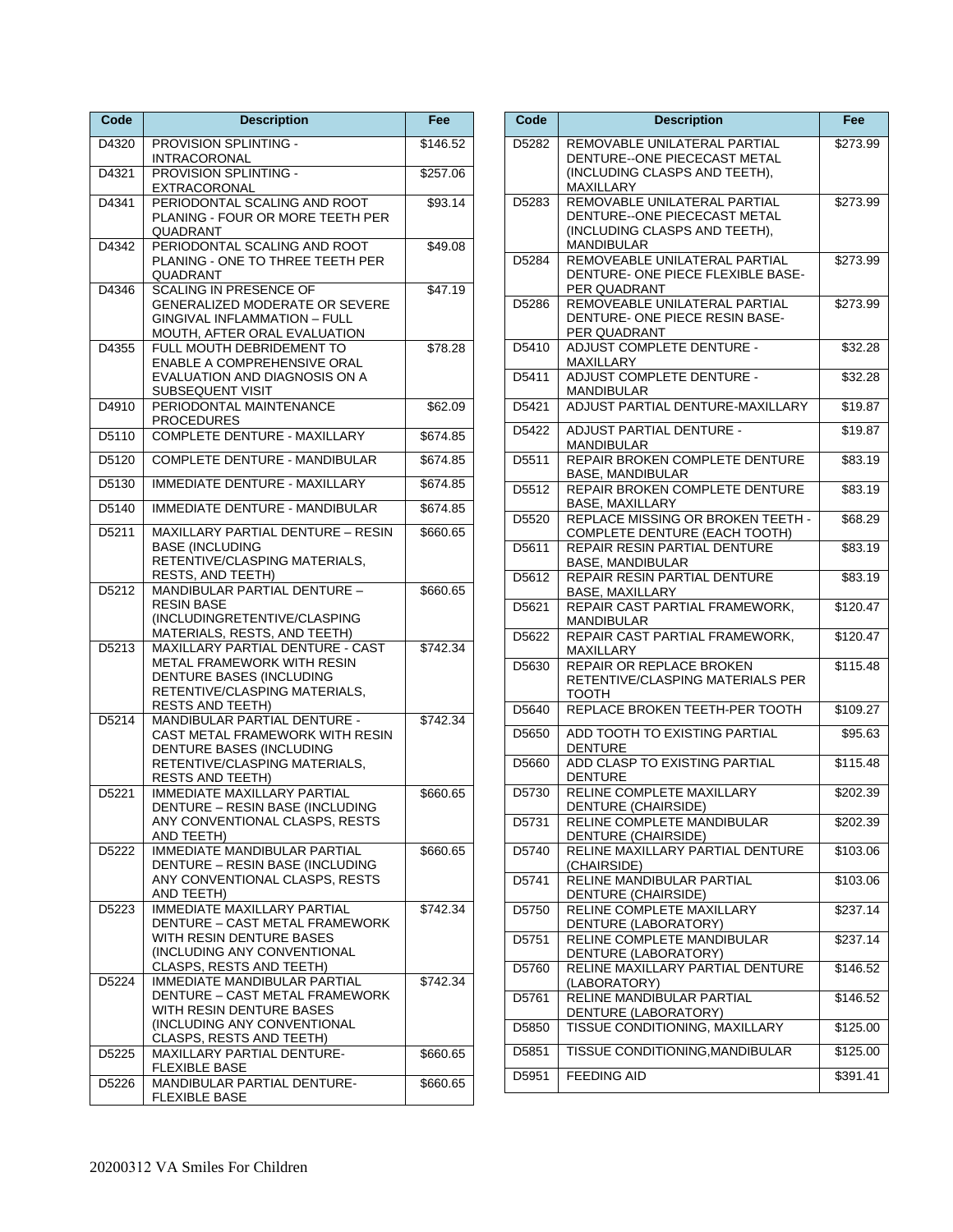| Code  | <b>Description</b>                                                                    | Fee      |
|-------|---------------------------------------------------------------------------------------|----------|
| D6096 | REMOVE BROKEN IMPLANT RETAINING<br><b>SCREW</b>                                       | \$43.46  |
| D6205 | PONTIC - INDIRECT RESIN BASED<br>COMPOSITE                                            | \$500.00 |
| D6211 | PONTIC-CAST BASE METAL                                                                | \$500.00 |
| D6212 | PONTIC - CAST NOBLE METAL                                                             | \$500.00 |
| D6214 | PONTIC - TITANIUM AND TITANIUM<br>ALLOYS                                              | \$500.00 |
| D6240 | PONTIC-PORCELAIN FUSED-HIGH<br><b>NOBLE</b>                                           | \$500.00 |
| D6241 | PONTIC-PORCELAIN FUSED TO BASE<br>METAL                                               | \$500.00 |
| D6242 | PONTIC-PORCELAIN FUSED-NOBLE<br><b>METAL</b>                                          | \$500.00 |
| D6243 | PONTIC - PORCELAIN FUSED TO<br>TITANIUM AND TITANIUM ALLOYS                           | \$500.00 |
| D6245 | PROSTHODONTICS FIXED, PONTIC -<br>PORCELAIN/CERAMIC                                   | \$500.00 |
| D6250 | PONTIC-RESIN WITH HIGH NOBLE<br>METAL                                                 | \$500.00 |
| D6251 | PONTIC-RESIN WITH BASE METAL                                                          | \$500.00 |
| D6252 | PONTIC-RESIN WITH NOBLE METAL                                                         | \$500.00 |
| D6545 | RETAINER - CAST METAL FIXED                                                           | \$293.56 |
| D6548 | PROSTHODONTICS FIXED, RETAINER -<br>PORCELAIN/CERAMIC FOR RESIN                       | \$293.56 |
| D6710 | BONDED FIXED PROSTHODONTIC<br><b>CROWN - INDIRECT RESIN BASED</b><br><b>COMPOSITE</b> | \$500.00 |
| D6720 | <b>CROWN-RESIN WITH HIGH NOBLE</b><br><b>METAL</b>                                    | \$500.00 |
| D6721 | <b>CROWN-RESIN WITH BASE METAL</b>                                                    | \$500.00 |
| D6722 | <b>CROWN-RESIN WITH NOBLE METAL</b>                                                   | \$500.00 |
| D6740 | <b>RETAINER CROWN-</b><br>PORCELAIN/CERAMIC                                           | \$500.00 |
| D6750 | <b>CROWN-PORCELAIN FUSED HIGH</b><br><b>NOBLE</b>                                     | \$500.00 |
| D6751 | CROWN-PORCELAIN FUSED TO BASE<br>METAL                                                | \$500.00 |
| D6752 | <b>CROWN-PORCELAIN FUSED NOBLE</b><br>METAL                                           | \$500.00 |
| D6753 | RETAINER CROWN- PORCELAIN FUSED<br>TO TITANIUM AND TITANIUM ALLOYS                    | \$500.00 |
| D6784 | RETAINER CROWN 3/4- TITANIUM AND<br>TITANIUM ALLOYS                                   | \$500.00 |
| D6790 | <b>CROWN-FULL CAST HIGH NOBLE</b>                                                     | \$500.00 |
| D6791 | <b>CROWN - FULL CAST BASE METAL</b>                                                   | \$500.00 |
| D6792 | <b>CROWN - FULL CAST NOBLE METAL</b>                                                  | \$500.00 |
| D6794 | <b>RETAINER CROWN - TITANIUM AND</b><br>TITANIUM ALLOYS                               | \$500.00 |
| D6930 | RE-CEMENT OR RE-BOND FIXED<br>PARTIAL DENTURE                                         | \$63.33  |
| D7111 | EXTRACTION, CORONAL REMNANTS -<br>PRIMARY TOOTH                                       | \$18.41  |
| D7140 | EXTRACTION, ERUPTED TOOTH OR<br>EXPOSED ROOT (ELEVATION AND/OR<br>FORCEPS REMOVAL)    | \$69.00  |

| Code  | <b>Description</b>                                                 | Fee                  |
|-------|--------------------------------------------------------------------|----------------------|
| D7210 | SURGICAL REMOVAL OF ERUPTED                                        | $\overline{$}128.00$ |
|       | TOOTH REQUIRING REMOVAL OF BONE<br>AND/OR SECTIONING OF TOOTH. AND |                      |
|       | <b>INCLUDING ELEVATION OF</b>                                      |                      |
|       | MUCOPERIOSTEAL FLAP IF INDICATED                                   |                      |
| D7220 | REMOVAL OF IMPACTED TOOTH-SOFT                                     | \$154.00             |
| D7230 | TISSUE<br>REMOVAL OF IMPACTED TOOTH-                               | \$213.00             |
|       | PARTIALLY BONY                                                     |                      |
| D7240 | REMOVAL OF IMPACTED TOOTH-                                         | \$247.00             |
| D7241 | COMPLETELY BONY<br>REMOVAL OF IMPACTED TOOTH-                      | \$266.00             |
|       | COMPLETELY BONY, WITH UNUSUAL                                      |                      |
|       | SURGICAL COMPLICATIONS                                             |                      |
| D7250 | SURGICAL REMOVAL OF RESIDUAL<br>TOOTH ROOTS (CUTTING PROCEDURE)    | \$128.00             |
| D7260 | OROANTRAL FISTULA CLOSURE                                          | \$382.38             |
| D7261 | PRIMARY CLOSURE OF A SINUS                                         | \$184.02             |
|       | PERFORATION                                                        |                      |
| D7270 | TOOTH REIMPLANTATION AND/OR                                        | \$337.43             |
|       | STABILIZATION OF ACCIDENTALLY<br>EVULSED OR DISPLACED TOOTH        |                      |
| D7280 | SURGICAL ACCESS OF AN UNERUPTED                                    | \$271.00             |
|       | тоотн                                                              |                      |
| D7282 | MOBILIZATION OF ERUPTED OR<br>MALPOSITIONED TOOTH TO AID           | \$125.42             |
|       | <b>ERUPTION</b>                                                    |                      |
| D7283 | PLACEMENT OF DEVICE TO FACILITATE                                  | \$99.00              |
| D7285 | ERUPTION OF IMPACTED TOOTH<br>INCISIONAL BIOPSY OF ORAL TISSUE-    | \$81.95              |
|       | HARD (BONE, TOOTH)                                                 |                      |
| D7286 | INCISIONAL BIOPSY OF ORAL TISSUE-                                  | \$81.95              |
| D7288 | SOFT<br><b>BRUSH BIOPSY - TRANSEPITHELIAL</b>                      | \$61.35              |
|       | SAMPLE COLLECTION                                                  |                      |
| D7310 | ALVEOLOPLASTY IN CONJUNCTION                                       | \$101.84             |
|       | WITH EXTRACTIONS - FOUR OR MORE<br>TEETH OR TOOTH SPACES, PER      |                      |
|       | QUADRANT                                                           |                      |
| D7311 | ALVEOLOPLASTY IN CONJUNCTION                                       | \$49.08              |
|       | WITH EXTRACTIONS - ONE TO THREE<br>TEETH OR TOOTH SPACES, PER      |                      |
|       | QUADRANT                                                           |                      |
| D7320 | ALVEOLOPLASTY NOT IN                                               | \$171.38             |
|       | CONJUNCTION WITH EXTRACTIONS -<br>FOUR OR MORE TEETH OR TOOTH      |                      |
|       | SPACES, PER QUADRANT                                               |                      |
| D7321 | ALVEOLOPLASTY NOT IN                                               | \$85.88              |
|       | CONJUNCTION WITH EXTRACTIONS -<br>ONE TO THREE TEETH OR TOOTH      |                      |
|       | SPACES, PER QUADRANT                                               |                      |
| D7450 | REMOVAL OF ODONTOGENIC CYST OR                                     | \$142.14             |
|       | TUMOR - LESION DIAMETER UP TO<br>1.25CM                            |                      |
| D7451 | REMOVAL OF ODONTOGENIC CYST OR                                     | \$161.01             |
|       | TUMOR - LESION GREATER THAN                                        |                      |
| D7471 | 1.25CM<br>REMOVAL OF EXOSTOSIS - PER SITE                          | \$171.38             |
| D7472 | <b>REMOVAL OF TORUS PALATINUS</b>                                  | \$245.40             |
|       |                                                                    |                      |
| D7473 | REMOVAL OF TORUS MANDIBULARIS                                      | \$171.38             |
| D7485 | SURGICAL REDUCTION OF OSSEOUS<br>TUBEROSITY                        | \$171.38             |
| D7510 | INCISION AND DRAINAGE OF ABSCESS -                                 | \$31.04              |
|       | <b>INTRAORAL SOFT TISSUE</b>                                       |                      |